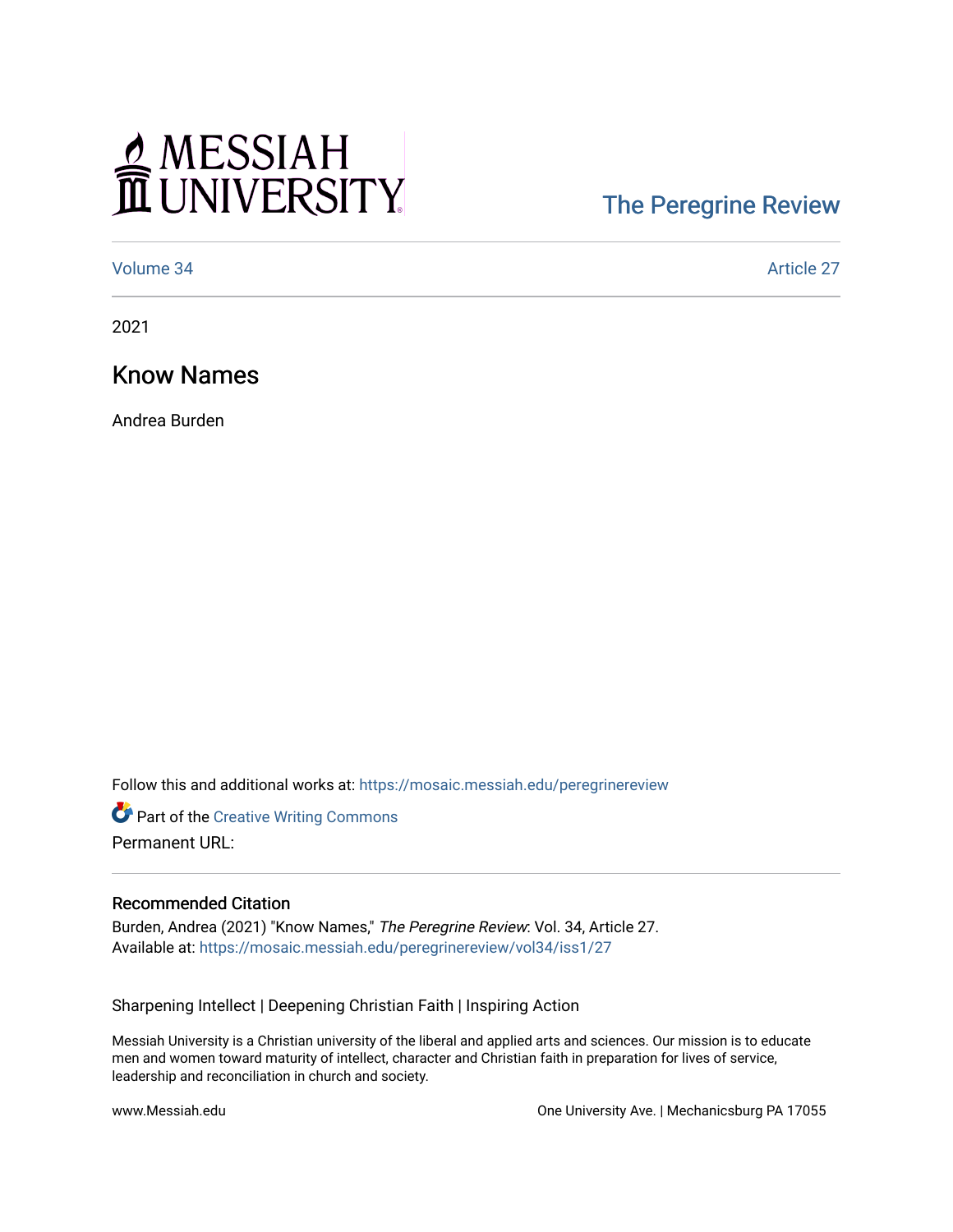## Know Names

### Andrea Burden

I don't know every victim's name Can't remember what they did or didn't do to get killed I didn't protest I even wondered why he just didn't do this Or he should've knew better It is just a few bad seeds At the end of the day there are no routine stops Right Might, but, dang Again The chagrin He just ahh-resting on the man's neck Is his hand in his pocket And look at that other one just looking around like nothing's happening Or had happened He's dead I hadn't heard anybody call for Mama like that since I yelled it terrified as a kid Then After a long moment of awe and desperation I was empty And Disappointed Lost At a loss Timid at the idea of getting pulled over someday But more than that I have a son now and a wife that loves both of us Who checks to see if I have ID and my phone every time I leave home for a walk I don't want to be desensitized I want to feel If it bleeds it leads newscasts has numbed my psyche As "there was a murder" is met with the same energy as an interesting gif on Facebook Sometimes I don't remember all their names But I pray that their deaths aren't in vain I pray that I'm still a man determined to evoke change Can I do that if I'm not getting a gun made and going to the range Am I weak for praying for the days Of peace, Love, and mutual respect